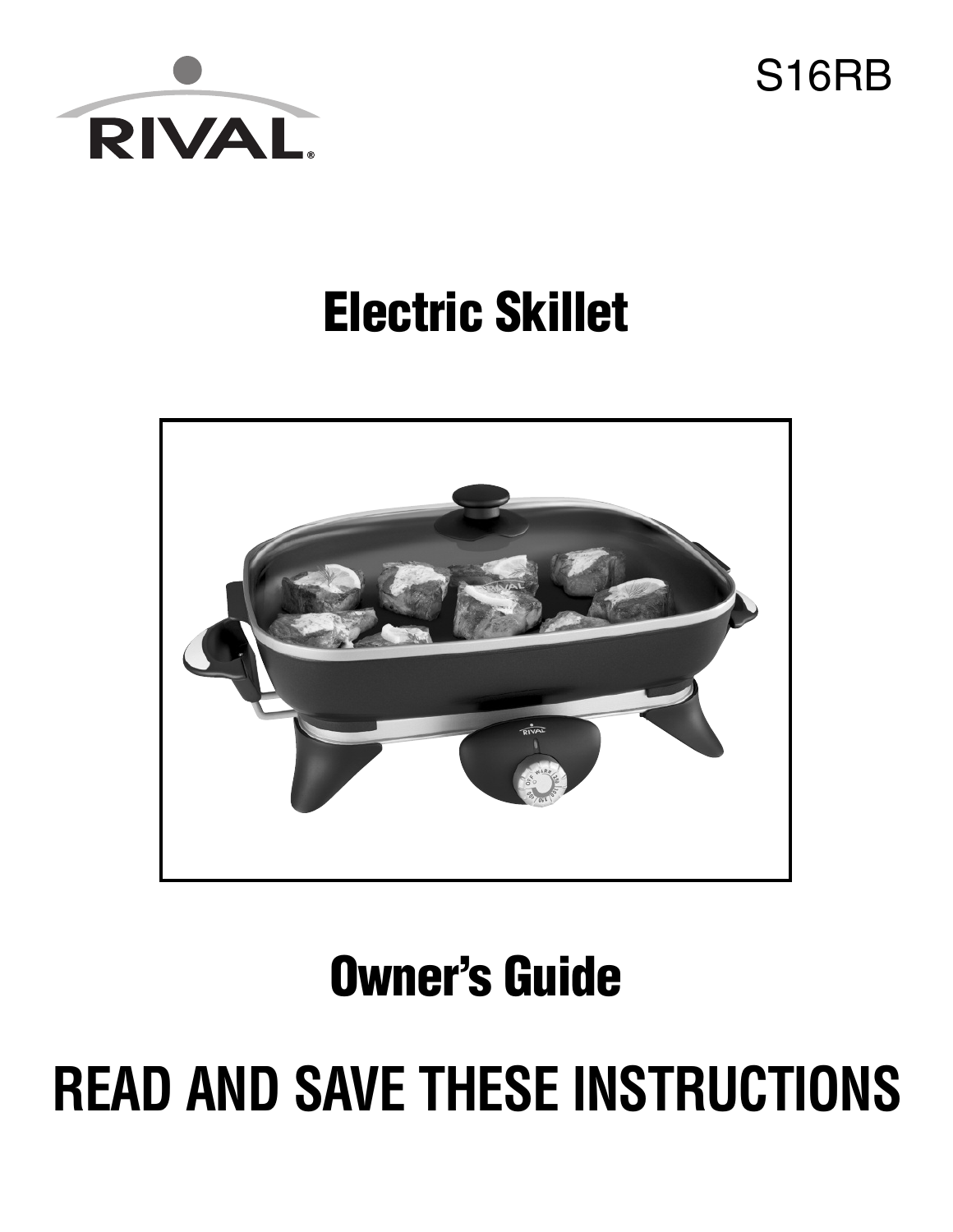# **IMPORTANT SAFEGUARDS**

When using electrical appliances, basic safety precautions should always be followed, including the following:

#### **1. Read all instructions before using.**

- 2. Do not touch hot surfaces. Use handles or knobs.
- 3. To protect against electrical shock, do not immerse HEATING BASE and cord in water or other liquids.
- 4. Close supervision is necessary when any appliance is used near children. This appliance is not to be used by children.
- 5. Unplug from outlet when not in use and before cleaning. Allow to cool before putting on or taking off parts, and before cleaning the appliance.
- 6. Do not operate any appliance with a damaged cord or plug or after the appliance malfunctions or has been damaged in any manner. Call Customer Service (see warranty) to return for examination, repair, or adjustment.
- 7. The use of accessory attachments not recommended by manufacturer may cause injuries.
- 8. Do not use outdoors.
- 9. Do not let cord hang over edge of table or counter, or touch heated surfaces.
- 10. Do not place the assembled appliance or SKILLET PAN on or near a hot gas or electric burner. Do not place the assembled appliance in a heated oven. However, the SKILLET PAN without the LID can be removed from the HEATING BASE and placed in the oven.
- 11. Extreme caution must be used when moving appliance containing hot oil or other hot liquids.
- 12. Do not operate the skillet unless fully assembled. Place SKILLET PAN on HEATING BASE first, turn TEMPERATURE CONTROL DIAL to "OFF" and then plug cord into wall outlet.
- 13. Do not use appliance for other than intended use.
- 14. To disconnect prior to removing skillet from heating base, turn TEMPERATURE CONTROL DIAL to "OFF," then remove plug from wall outlet.
- 15. Steam escaping from under the LID or the STEAM VENT is hot. Use caution when removing the LID.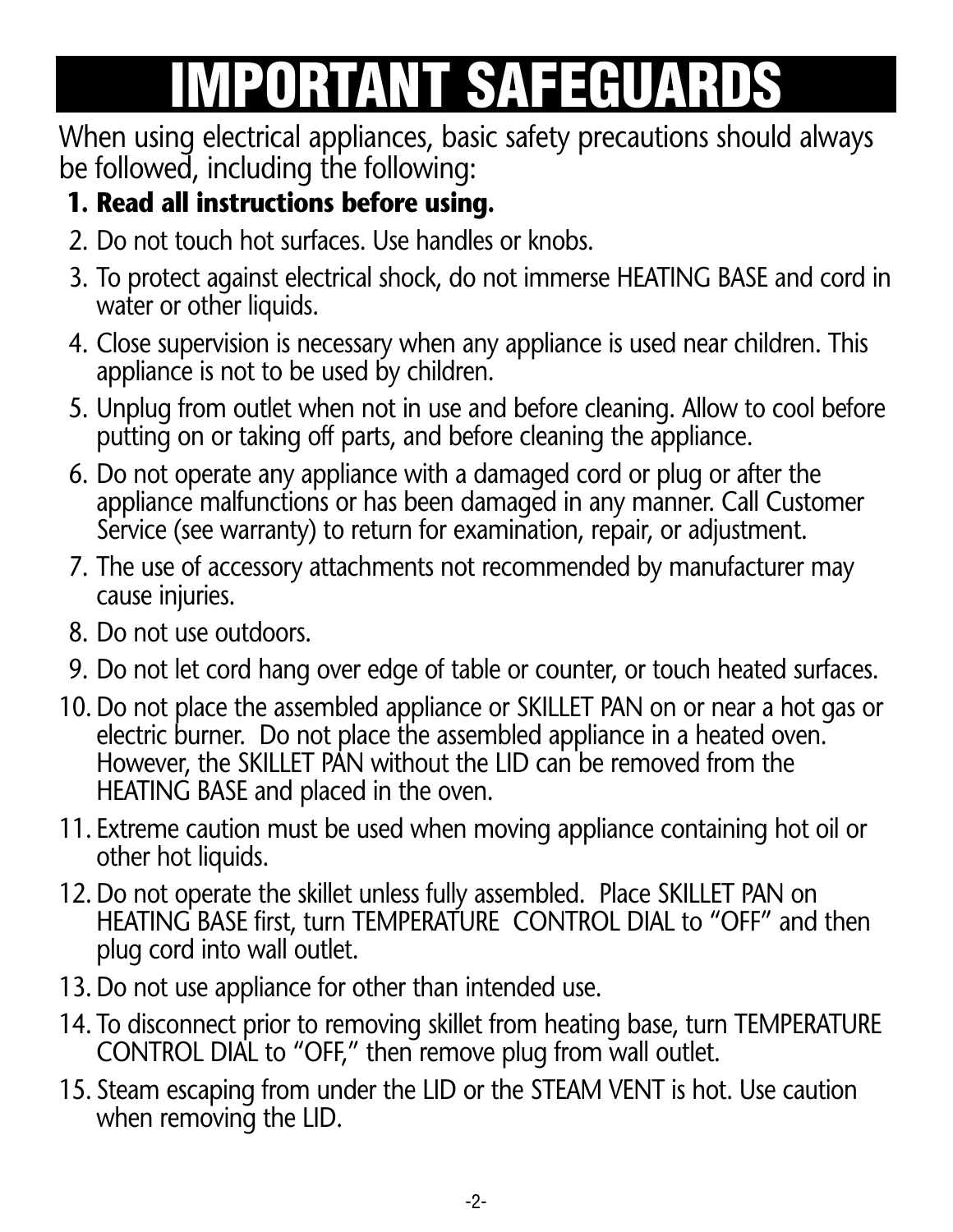# **PORTANT SAFEGUARDS (CON**

16. Oven mitts are required when removing a hot LID or SKILLET PAN or to remove cooked food from the SKILLET PAN.

# **SAVE THESE INSTRUCTIONS**

#### This appliance is for **HOUSEHOLD USE ONLY**.

No user-serviceable parts inside. Do not attempt to service this product.

A short power-supply cord is provided to reduce the hazards resulting from entanglement or tripping over a longer cord. **AN EXTENSION CORD MAY BE USED WITH CARE; HOWEVER, THE MARKED ELECTRICAL RATING SHOULD BE AT LEAST AS GREAT AS THE ELECTRICAL RATING OF THE SKILLET**.

The extension cord should not be allowed to drape over the counter or tabletop where it can be pulled on by children or unintentionally tripped over.

#### **POLARIZED PLUG**

This appliance has a polarized plug (one blade is wider than the other). To reduce the risk of electric shock, this plug will fit into a polarized outlet only one way. If the plug does not fit fully into the outlet, reverse the plug. If it still does not fit, contact a qualified electrician. Do not attempt to modify the plug in any way. If the plug fits loosely into the AC outlet or if the AC outlet feels warm do not use that outlet.

**CAUTION:** Some countertops are more sensitive to heat, use care not to place skillet or SKILLET PAN on surfaces where heat may cause damage.

**ELECTRIC POWER:** If electric circuit is overloaded with other appliances, skillet may not operate properly. Skillet must be operated on a separate circuit from other operating appliances.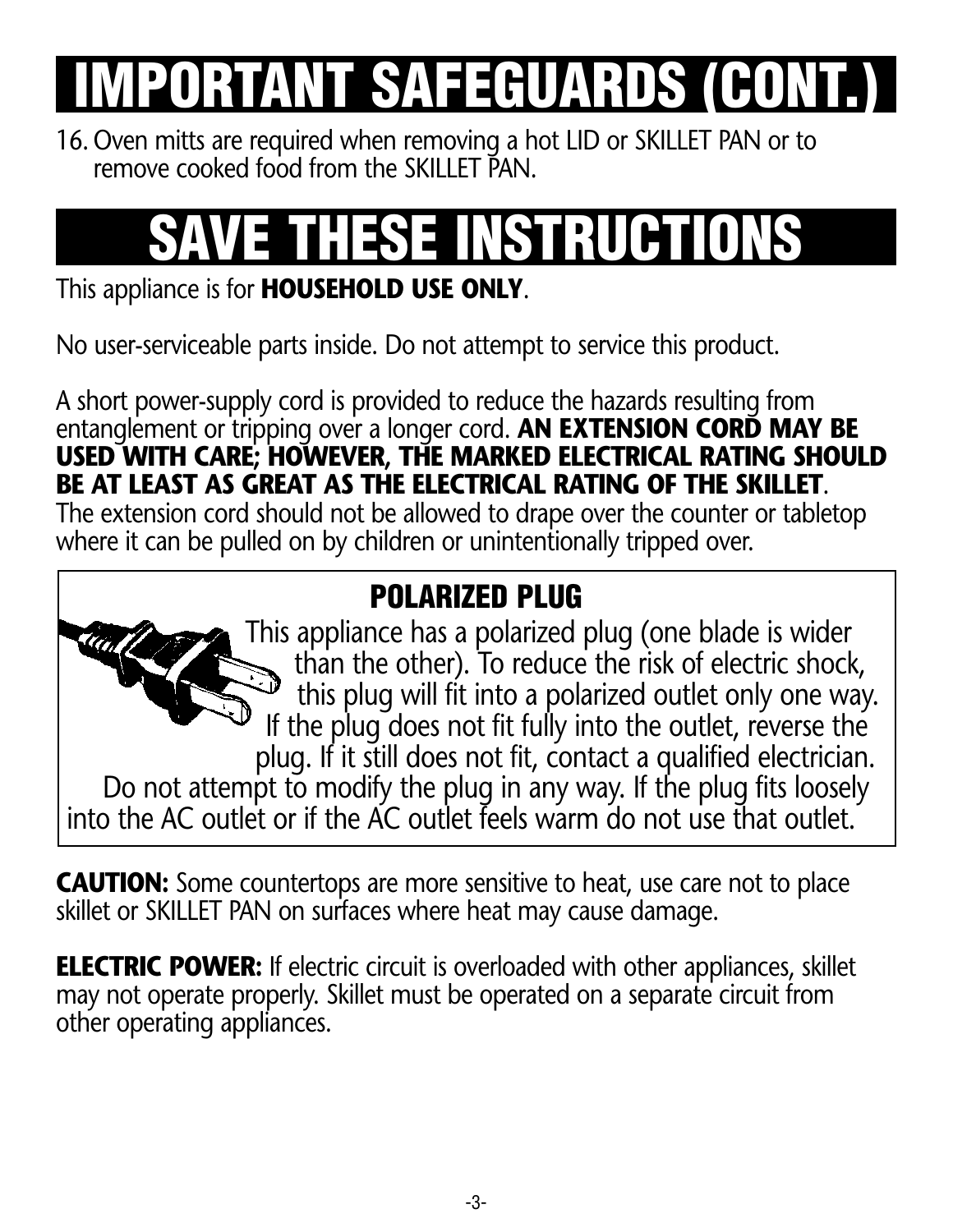### **KNOW YOUR ELECTRIC SKILLET**



### **HOW TO USE YOUR ELECTRIC SKILLET**

Before use, wash the SKILLET PAN and LID in warm soapy water or in the dishwasher and dry completely.

**CAUTION:** Do not immerse HEATING BASE in water or other liquids.

- 1. Set the skillet on a flat, dry, heat resistant surface.
- 2. Make sure that the SKILLET PAN is sitting securely on the HEATING BASE. If the SKILLET PAN is not secure on the HEATING BASE, the product may not function properly.
- 3. Turn TEMPERATURE CONTROL DIAL to "OFF". Plug skillet into standard 120V AC outlet and turn TEMPERATURE CONTROL DIAL to desired setting, by aligning the temperature with the POWER INDICATOR LIGHT. The POWER INDICATOR LIGHT will come on and remain on while the TEMPERATURE CONTROL DIAL is on the WARM or higher settings. Warm Setting: WARM is recommended for keeping already hot, fully cooked food at the perfect serving temperature. We do not recommend using the WARM setting for more than 4 hours.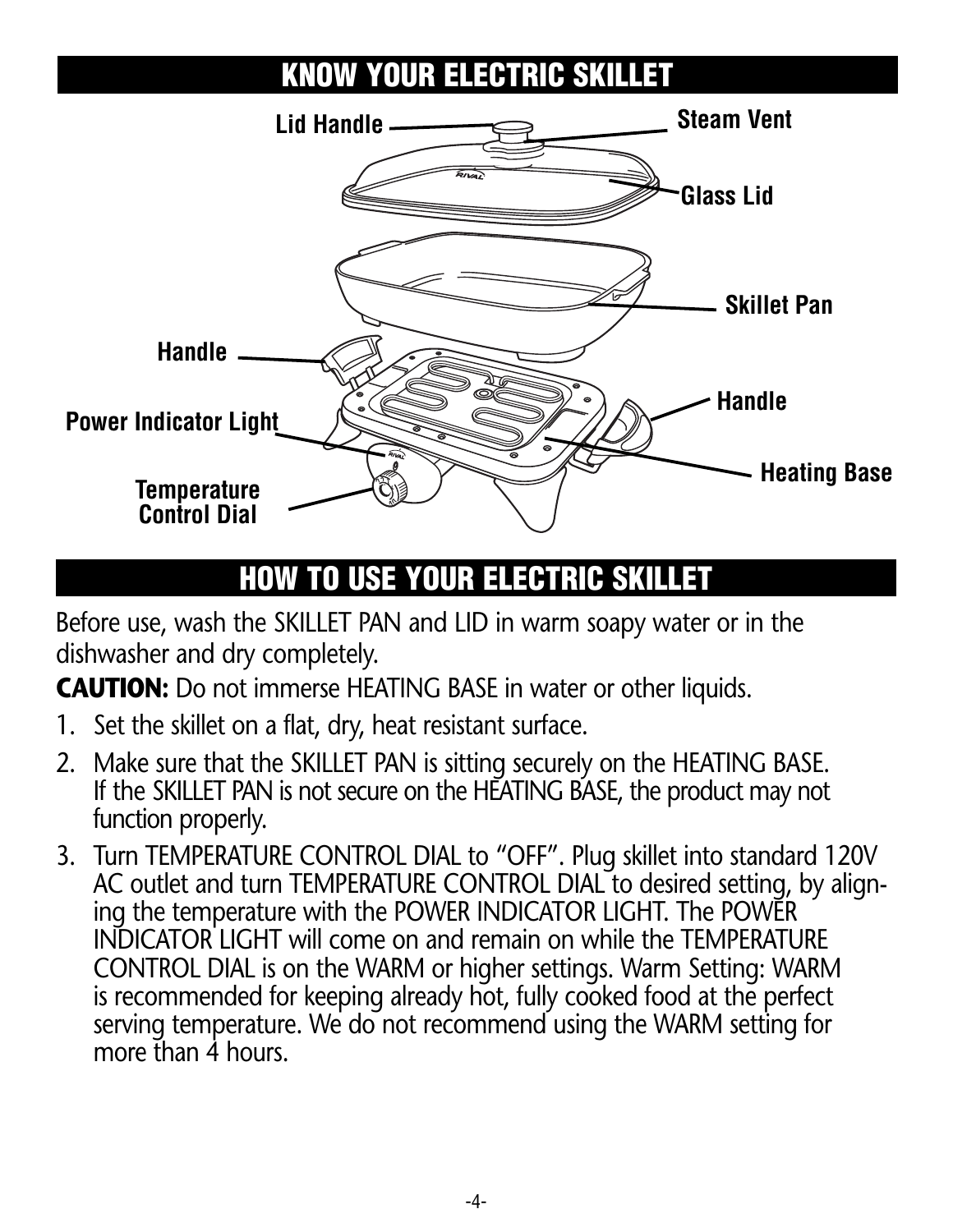### **HOW TO USE YOUR ELECTRIC SKILLET (CONT.)**

- 4. Preheat the skillet with the LID on for 10 -15 minutes. NOTE: Due to manufacturing process, during initial use of this appliance, some slight smoke and/or odor may be detected. This is normal with many heating appliances and will not recur after a few uses.
- 5. The STEAM VENT allows steam to escape while cooking with the LID in place. **CAUTION:** Escaping steam is HOT! Be careful when removing or lifting LID. Oven mitts are required when handling the LID or SKILLET PAN.
- 6. When cooking is complete turn TEMPERATURE CONTROL DIAL to "OFF".
- 7. Prior to removing pan from HEATING BASE, turn TEMPERATURE CONTROL DIAL to "OFF" and remove plug from wall outlet.
- 8. The SKILLET PAN can be removed from the HEATING BASE and placed in the oven for baking or roasting. The LID must be removed when using the SKILLET PAN in the oven.
- 9. The SKILLET PAN can be used as a serving piece. When placing the SKILLET PAN on a countertop, kitchen table or other surface, place a hot plate or trivet that measures at least 3/8" high under the pan to prevent burning or discoloration of the surface.

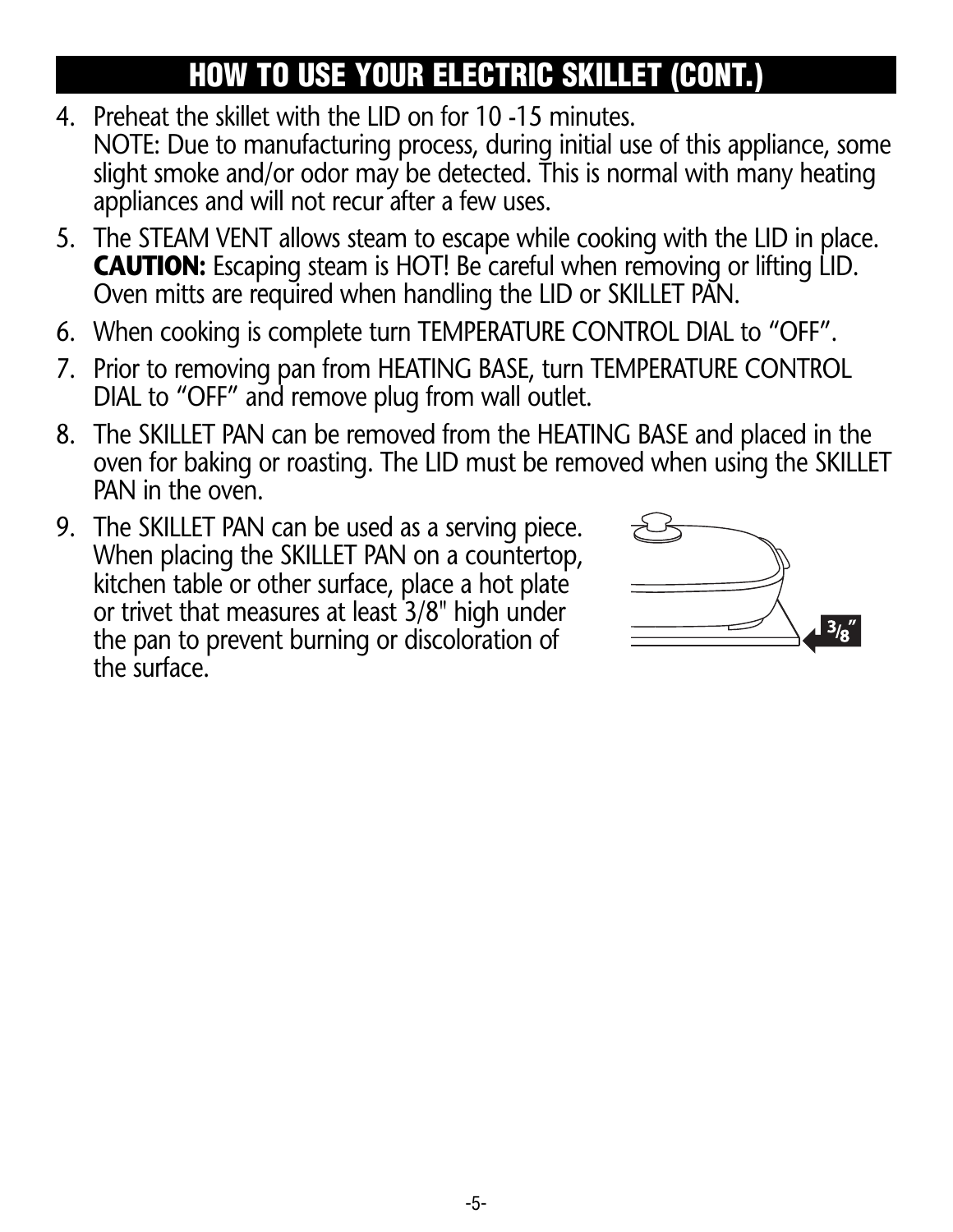#### **HOW TO CLEAN YOUR SKILLET**

**CAUTION:** Skillet is hot: handle carefully.

- 1. When cooking is complete, turn TEMPERATURE CONTROL DIAL to "OFF" by aligning with the POWER INDICATOR LIGHT. Unplug the cord from the outlet and allow skillet to cool before cleaning.
- 2. The SKILLET PAN and LID can be washed in the dishwasher or in warm soapy water with a soft cloth. **CAUTION:** The HEATING BASE is not immersible.
- 3. With a damp cloth, clean the skillet HEATING BASE and TEMPERATURE CONTROL PANEL.

### **HELPFUL HINTS**

- Before using the skillet for the first time, lightly brush cooking surface with vegetable oil. Heat, uncovered, to 300°F. Turn "OFF" and cool completely. Wipe away excess oil.
- Use only nylon or heat-proof plastic cooking utensils. Metal utensils may scratch the non-stick surface.
- This skillet is not designed to deep fry. To pan-fry, do not use more than 1 cup of oil. Select a vegetable oil or peanut oil for frying, Butter and olive oil should only be used to sauté foods on a lower temperature setting.
- Questions or comments please visit us at www.rivalproducts.com or call 1-800-557-4825.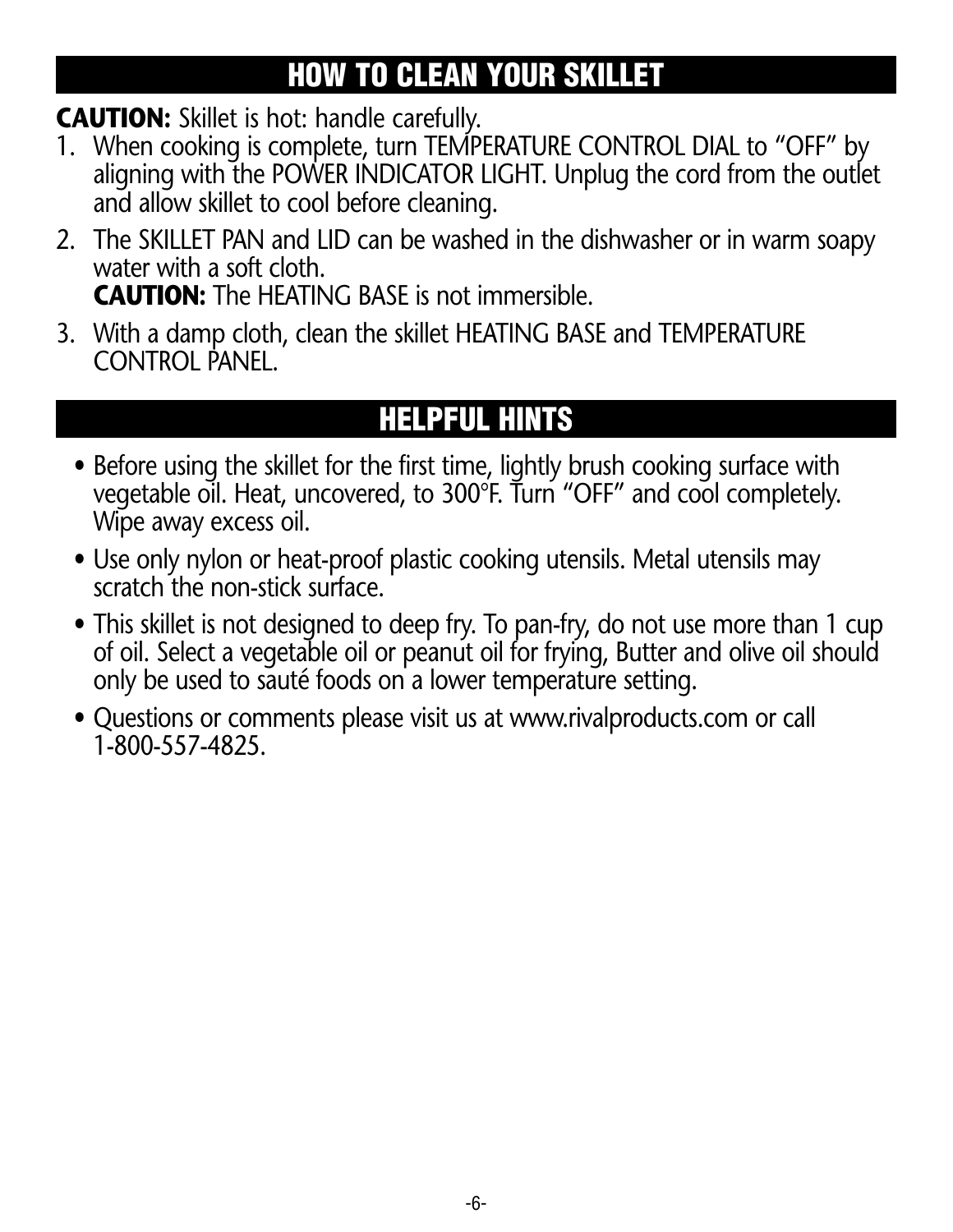#### **TEMPERATURE GUIDE**

The cooking temperatures listed in this user manual are estimates. Adjust the cooking temperature slightly up or down to achieve the results you prefer.

| <b>F00D</b>                      | <b>AMOUNT</b>      | <b>TIME/DIRECTIONS</b>                                                                                                                                          | <b>SKILLET TEMP.</b> |
|----------------------------------|--------------------|-----------------------------------------------------------------------------------------------------------------------------------------------------------------|----------------------|
| <b>BURGERS</b>                   | /4 lb patties.     | 5 to 9 minutes/per side (med.)                                                                                                                                  | 350°F - 400°F        |
| <b>STEAK</b>                     | 1" thick, boneless | 9 to 12 minutes/per side                                                                                                                                        | 350°F - 400°F        |
| CHICKEN                          | boneless breasts   | 6 to 7 minutes/per side                                                                                                                                         | 350°F - 400°F        |
| <b>FRENCH TOAST</b>              |                    | 3 to 5 minutes/per side                                                                                                                                         | 350°F - 400°F        |
| <b>PANCAKES</b>                  |                    | 1 to 3 minutes/per side                                                                                                                                         | 350°F - 400°F        |
| EGGS<br>Fried                    |                    | 2 to 3 minutes/first side<br>1 to 2 minutes/second side<br>Melt 1 to 2 tsp. butter or<br>margarine in skillet                                                   | 300°F                |
| Poached                          | 1 to 6 eggs        | 2 to 3 minutes                                                                                                                                                  | 250°F or<br>300°F    |
|                                  |                    | Pour 2 cups water and 1 tsp.<br>cider vinegar in skillet. Heat to<br>boiling. Break each egg<br>into a bowl; slip into water.<br>Cover and cook 2 to 3 minutes. |                      |
| Scrambled                        |                    | 3 to 4 minutes<br>Melt 1 to 2 tbs.<br>butter or margarine in skillet.<br>Add eggs, cook, stir gently,<br>until set and cooked.                                  | 300°F                |
| <b>BACON</b>                     |                    | 5 minutes/first side<br>1 to 3 minutes/second side                                                                                                              | 350°F - 400°F        |
| <b>SAUSAGE LINKS</b>             |                    | 8 to 10 minutes                                                                                                                                                 | 350°F - 400°F        |
| <b>SAUSAGE</b><br><b>PATTIES</b> |                    | 6 minutes/first side<br>5 to 6 minutes/second side                                                                                                              | 350°F - 400°F        |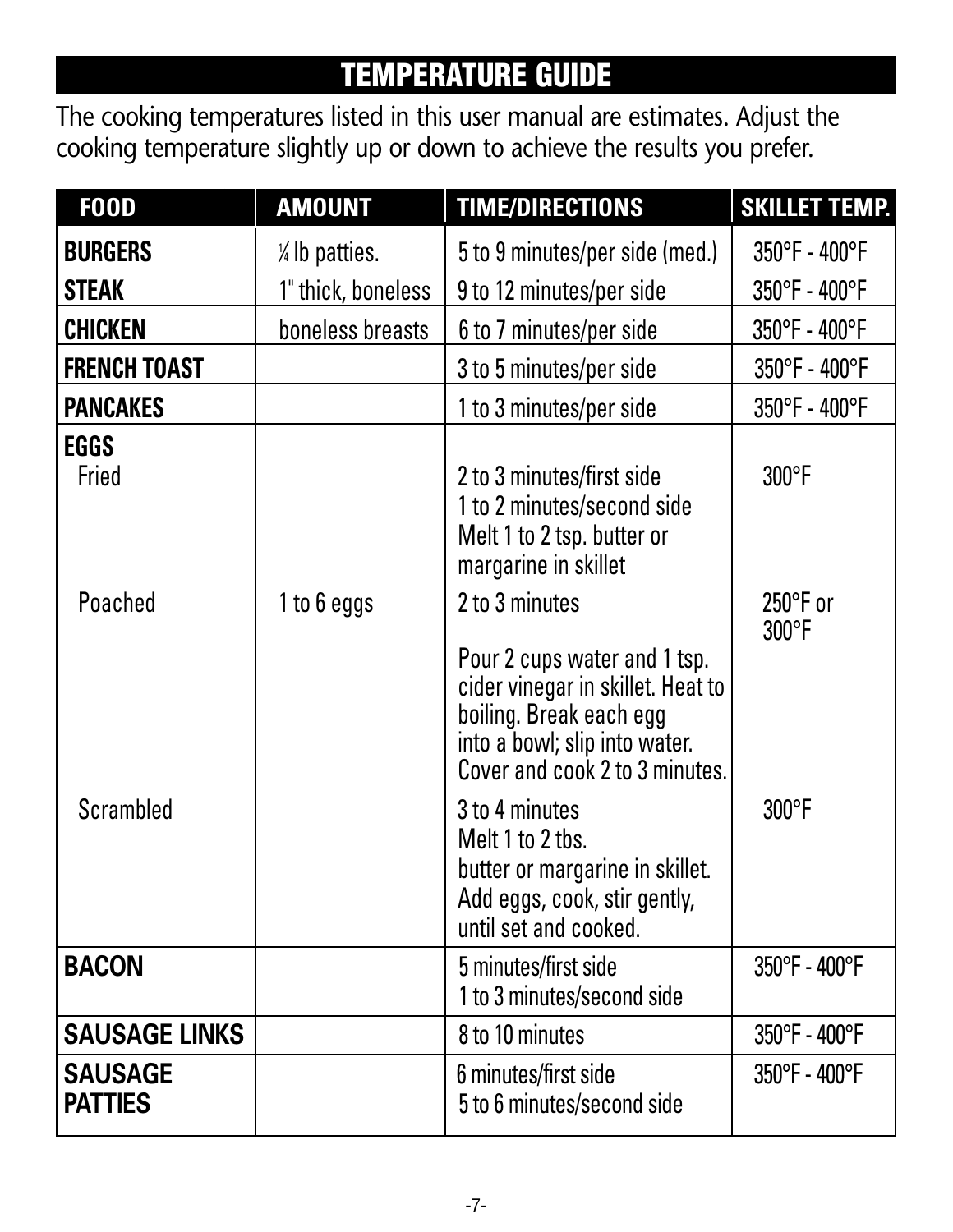#### **RECOMMENDED INTERNAL TEMPERATURE FOR MEAT**

| <b>FOOD</b>                 | <b>MINIMUM INTERNAL TEMPERATURE</b> |  |
|-----------------------------|-------------------------------------|--|
| <b>STEAK</b>                | 145°F (medium rare)                 |  |
|                             | 160°F (medium)                      |  |
|                             | 170°F (well done)                   |  |
| <b>BURGERS(Ground Beef)</b> | $160^{\circ}$ F                     |  |
| <b>CHICKEN BREAST</b>       | 170°F                               |  |
| <b>PORK CHOPS</b>           | 160°F (medium)                      |  |
|                             | 170°F (well down)                   |  |
| <b>HAM</b>                  | $160^{\circ}$ F                     |  |

NOTE: Use this guide along with an "instant-read" meat thermometer to check internal food temperature. The thermometer should penetrate the thickest part of the food.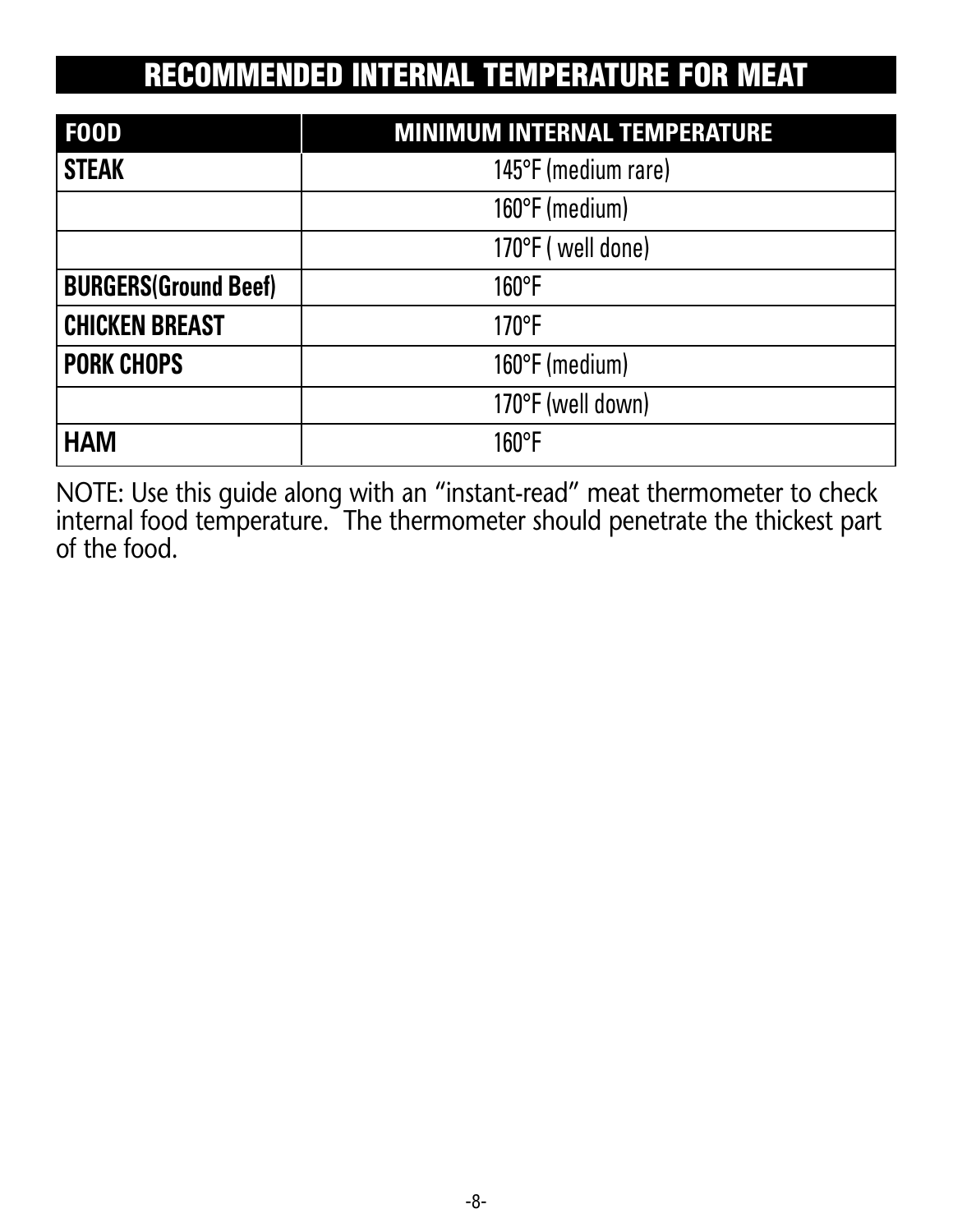#### **APPLE NUT PANCAKES**

2 tablespoons butter or margarine **Dash nutmeguare Dash nutmeguare** Dash nutmeguare Dash nutmeguare 2 1 ⁄2 cup plus 2 tablespoons all-purpose flour <sup>2</sup> 1<sup>/2</sup> teaspoons sugar 1 egg and 1 egg and 1 egg and 1 egg and 1 egg and 1 egg and 1 egg and 1 egg and 1 egg and 1 egg and 1 egg and 1 egg and 1 egg and 1 egg and 1 egg and 1 egg and 1 egg and 1 egg and 1 egg and 1 egg and 2 teaspoons baking powder 1/2 teaspoon vanilla 1 ⁄4 teaspoon cinnamon Vegetable oil

⁄3 cup milk ⁄2 cup peeled and finely chopped apple 2 tablespoons chopped pecans or walnuts

Melt butter. Set aside to cool slightly. Combine flour, sugar, baking powder and spices in a small bowl. Combine melted butter and milk in mixing bowl. Add egg and beat lightly to combine. Blend in flour mixture, stirring just until combined. Fold in apple and nuts. Preheat skillet to 350°F. Brush lightly with oil. Pour about 1 ⁄4 cup batter for each pancake. Cook until bubbles come to the surface and the bottom is golden brown, about 2 minutes. Serve 3 warm with maple syrup for breakfast or brunch or top with ice cream, additional nuts and caramel syrup for dessert.

#### **CLASSIC FRENCH TOAST**

 $%$  cup milk <sup>1/4</sup> teaspoon vanilla extract confectioner's sugar Dash nutmeg or cinnamon metal was made syrup 1 ⁄2 teaspoon vanilla

1 egg, slightly beaten 1 tablespoon butter or margarine 2 slices French bread, sliced 1-inch thick

Combine egg, milk, spices and sugar in shallow pan. Preheat skillet to 350°F . Add butter to skillet. Dip both sides of bread quickly into egg mixture then place in skillet. Cook 2 to 3 minutes per side or until bread is golden brown. Dust each piece lightly with confectioner's sugar and serve with maple syrup.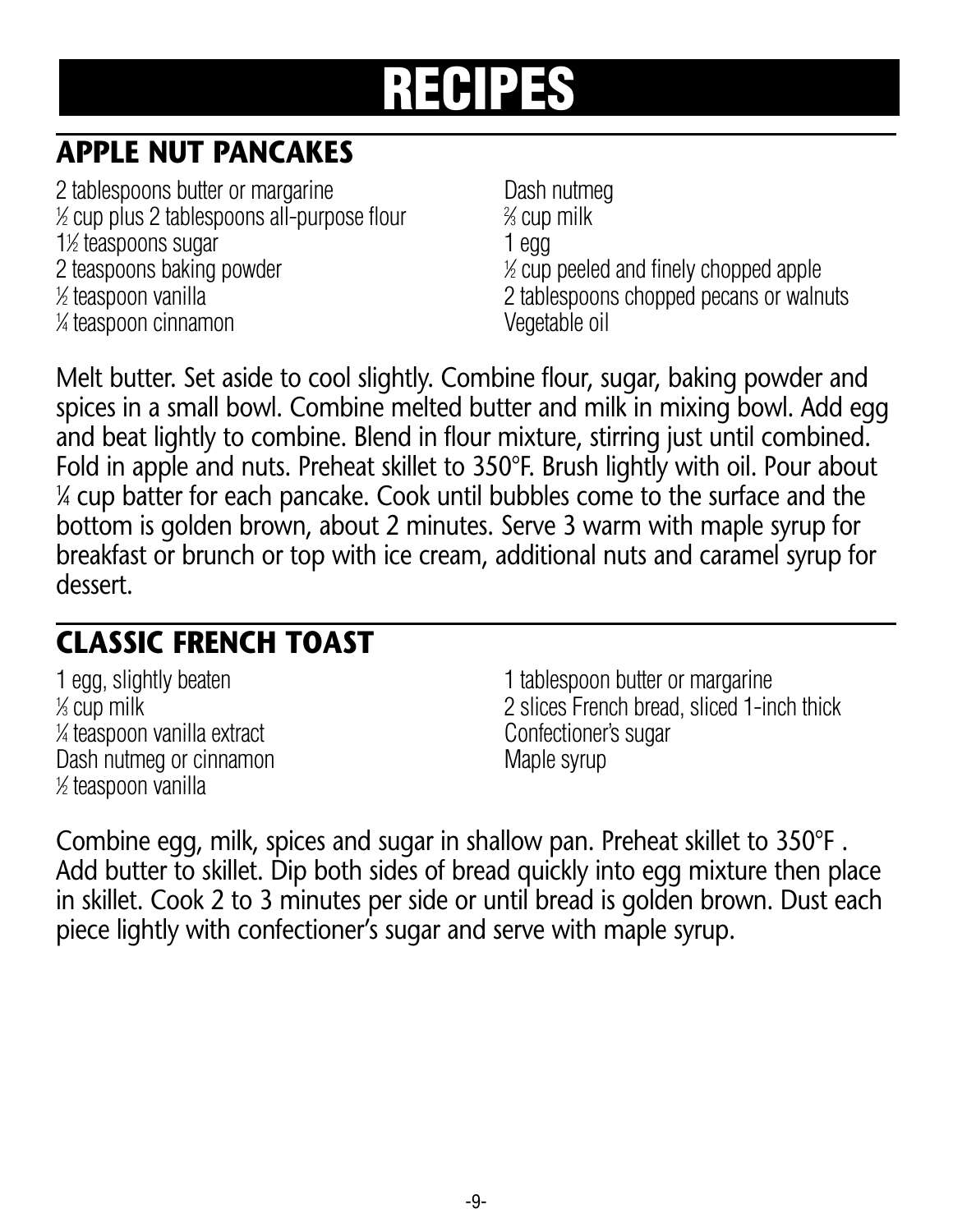#### **DENVER OMELET**

1 ⁄2 cup diced, cooked ham 3 eggs 1 ⁄4 cup chopped green bell pepper 2 tablespoons water 1 ⁄4 cup sliced fresh mushrooms <sup>1</sup> 1 green onion, sliced and Dash cayenne pepper 1 tablespoon butter or margarine

⁄8 teaspoon salt ⁄3 cup (1-ounce) cheddar cheese, shredded

Set skillet temperature to 300°F. Add ham, green bell pepper, mushrooms, onions and butter. Sauté 2 minutes, stirring frequently. Arrange vegetables in an even layer. Lightly beat eggs with water, salt and cayenne pepper; pour egg mixture over ham and vegetables. Cover and cook 4 minutes or until eggs are set. Sprinkle with cheese, cover and cook additional 2 minutes. To serve, slice omelet in half then gently fold each part in half. Lift omelets from skillet with a wide spatula.

#### **HAM AND EGG FAVORITE**

1 tablespoon butter or margarine 2 eggs  $\frac{1}{4}$  cup chopped onion 1 2 tablespoons all-purpose flour <sup>1</sup>  $\frac{1}{4}$  cup milk  $\frac{3}{4}$ 

⁄2 cup chopped cooked ham  $%$  cup chopped fresh spinach ⁄4 cup (3-ounces) Swiss cheese, shredded

Set skillet temperature to 300°F. Add butter and melt. Add onions and sauté until onions are tender, about 2 minutes, remove onion from skillet and set aside. Combine flour, milk and eggs; beat lightly to blend. Pour egg mixture into pan. Cover and cook 2 minutes. Arrange ham, spinach and cooked onions evenly over eggs. Sprinkle cheese evenly over top. Cover and cook additional 2 minutes. Gently cut into four pie-shaped wedges. Lift each wedge onto serving plate.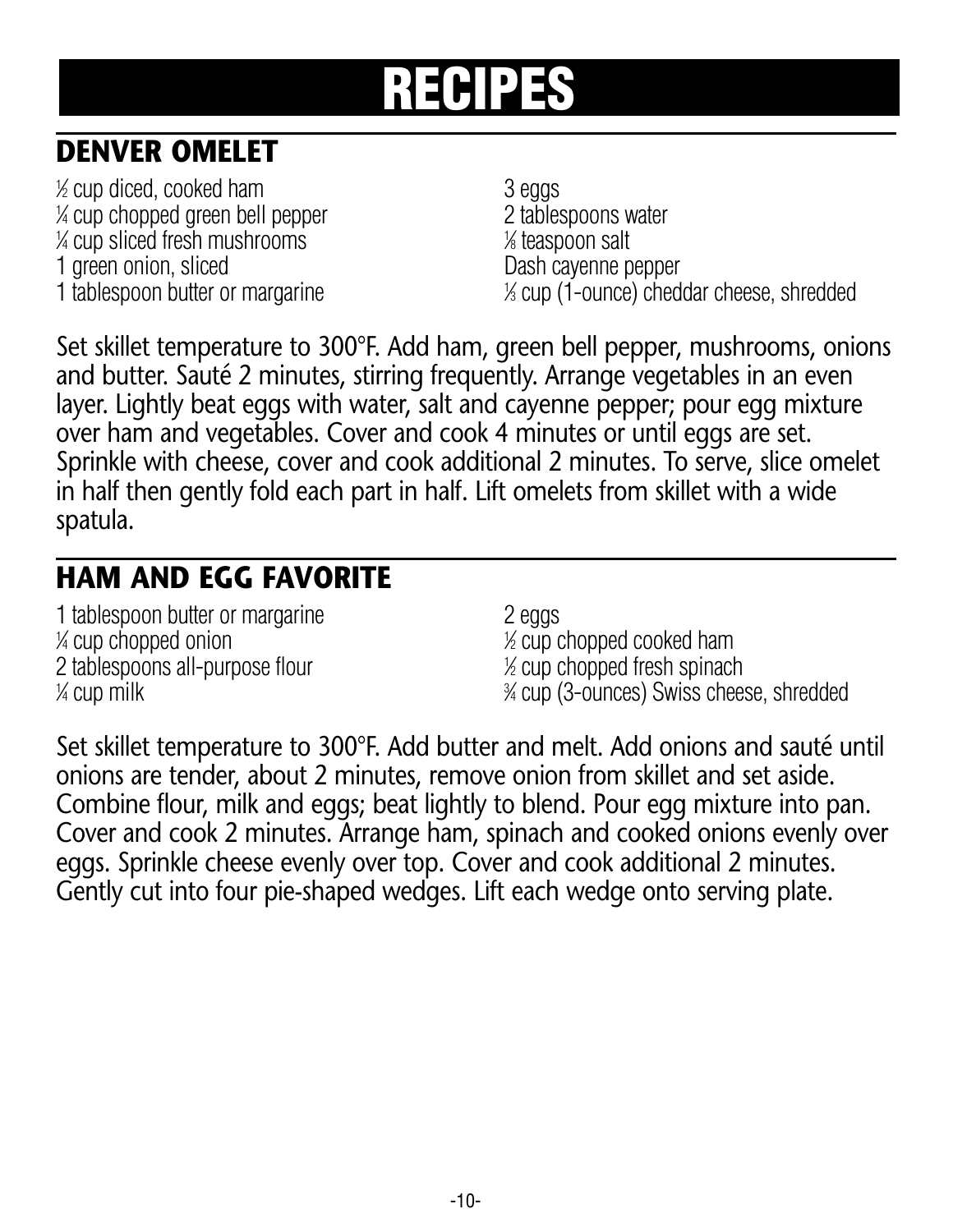#### **CHEESE AND BACON POTATOES**

6 slices bacon <sup>1</sup> 4 large potatoes, thinly sliced with skins on 1 can (4-ounces) chopped green chilies

⁄4 cup onion, finely chopped ⁄2 cup (6-ounces) cheddar cheese, shredded

Place bacon in cold skillet. Set skillet temperature to 350°F. Fry bacon until crisp, remove and drain. Carefully remove grease, reserving 2 tablespoons bacon grease in skillet. Add potatoes to skillet; cover and cook 10 minutes. Turn potatoes and cook an additional 5 minutes. Crumble bacon and combine with green chilies and onion. Sprinkle over potatoes. Top with cheese; cover and cook 5 more minutes.

#### **PASTA WITH PEPPERS AND CHICKEN**

1 clove garlic, minced **Pinch** ground red pepper 1 tablespoon olive oil Salt and ground black pepper to taste 1 whole boneless, skinless chicken breast, 11 cut into  $\frac{1}{2}$ -inch x 2-inch strips  $\frac{3}{2}$ 1 cup sliced red, green or yellow bell pepper 4-ounces linguine or fettuccine, cooked (or combination) and drained

1 ⁄2 teaspoon basil

⁄2 teaspoons cornstarch ⁄4 cup chicken broth

Set skillet temperature to 350°F. Add garlic and oil and sauté 2 minutes. Add chicken; cook and stir for 5 minutes. Stir in bell peppers and allow to cook additional 2 minutes or until vegetables are crisp tender and chicken is done. Reduce temperature to 250°F. Blend seasonings and cornstarch into chicken broth, stirring until well blended. Pour broth mixture into skillet. Heat, stirring gently, 1 minute or until mixture is hot and thickened. Serve over pasta. Makes 2 servings.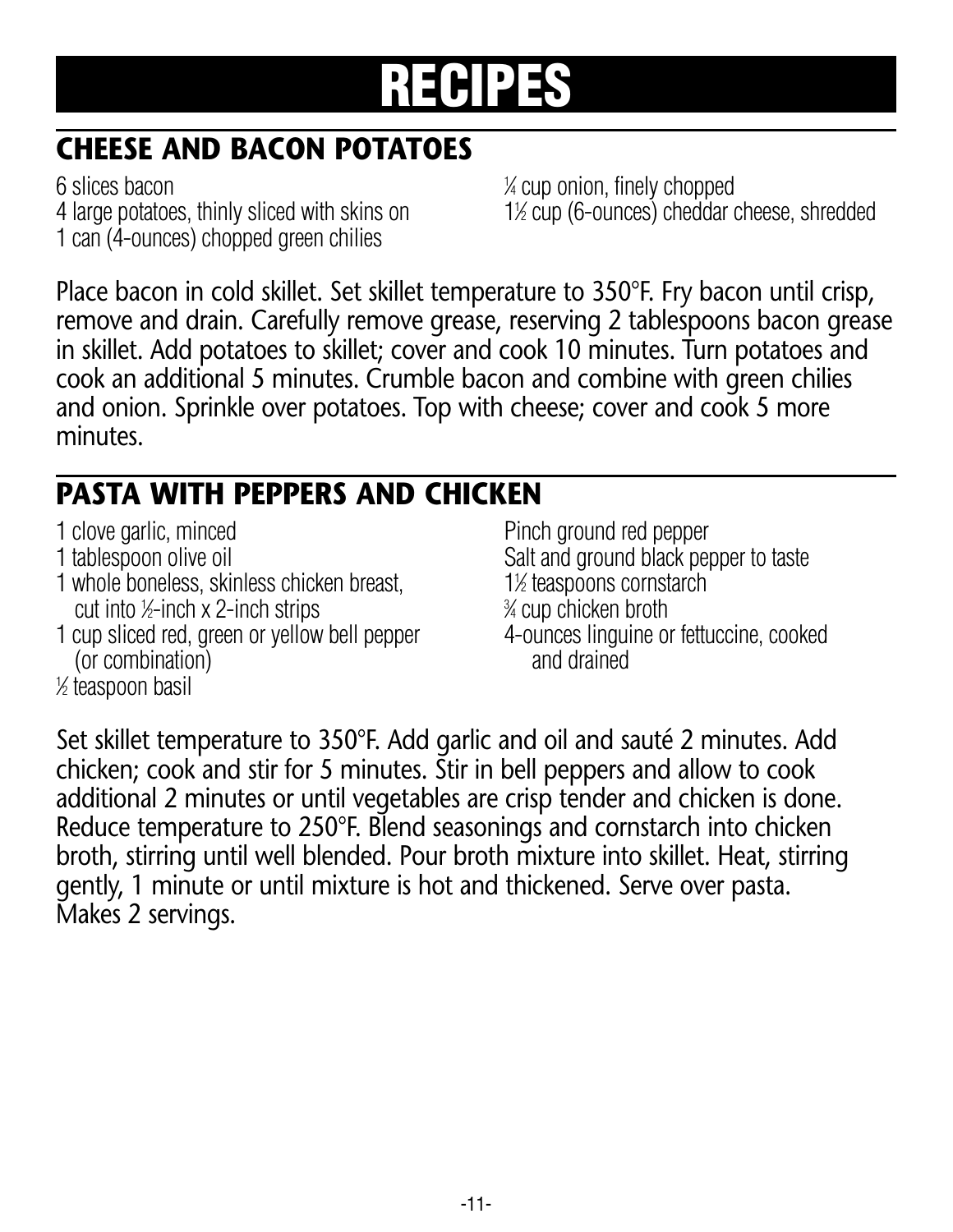#### **EASY BEEF FAJITAS**

Juice of 2 limes 2 tablespoons olive oil 4 flour tortillas  $\frac{1}{2}$  teaspoons ground cumin  $\frac{1}{2}$ 1/<sub>4</sub> teaspoon salt 1 clove garlic, minced Guacamole, optional % teaspoon red pepper flakes Salsa, optional Freshly ground black pepper, to taste Sour cream, optional 3 ⁄4-lb. top round steak, thinly sliced Chopped tomatoes, optional 1 small onion, thinly sliced

⁄2 green or red bell pepper, thinly sliced ⁄2 cup (2-ounces) monterey jack or cheddar cheese, shredded

Combine lime juice, 1 tablespoon olive oil, cumin, salt, garlic, red pepper and black pepper in bowl. Add beef and allow to stand, at room temperature, for 30 minutes. Set skillet temperature to 350°F. Add remaining 1 tablespoon olive oil, onion and pepper and stir gently. Cover and cook 1 to 2 minutes or until vegetables are tender. Remove vegetables and keep warm. Drain meat, discard marinade and place meat in skillet, Sauté meat 7 to 9 minutes or until done. Meanwhile, wrap tortillas in aluminum foil and heat in oven for 5 minutes. To assemble, spoon about ¼ of meat and vegetables into center of each warmed tortilla. Sprinkle with 2 tablespoons cheese. Roll tortilla and place on serving plate. Garnish, as desired, with guacamole, salsa, sour cream and/or chopped tomatoes.

#### **SHRIMP AND VEGETABLE STIR-FRY**

3 ⁄4-lb. raw, shrimp, shelled and deveined 2 stalks celery, sliced 2 tablespoons light soy sauce 1 small sweet red bell pepper, in thin strips 2 tablespoons dry sherry 1 cup broccoli flowerets 2 teaspoons cornstarch <sup>1</sup> ⁄2 medium onion, thinly sliced 1 teaspoon grated gingerroot 5 large fresh mushrooms, sliced 1 tablespoon vegetable oil ⁄2 package(3-ounces) frozen snow peas, thawed

Place cleaned shrimp in bowl. Combine soy sauce, sherry, cornstarch, and gingerroot; pour over shrimp. Preheat skillet to 400°F. Add oil to skillet. Stir-fry celery, red bell pepper, broccoli and onions for 2 minutes. Add shrimp with marinade and stir-fry additional 2 minutes or until shrimp turn pink. Add mushrooms and snow peas. Stir-fry until heated through.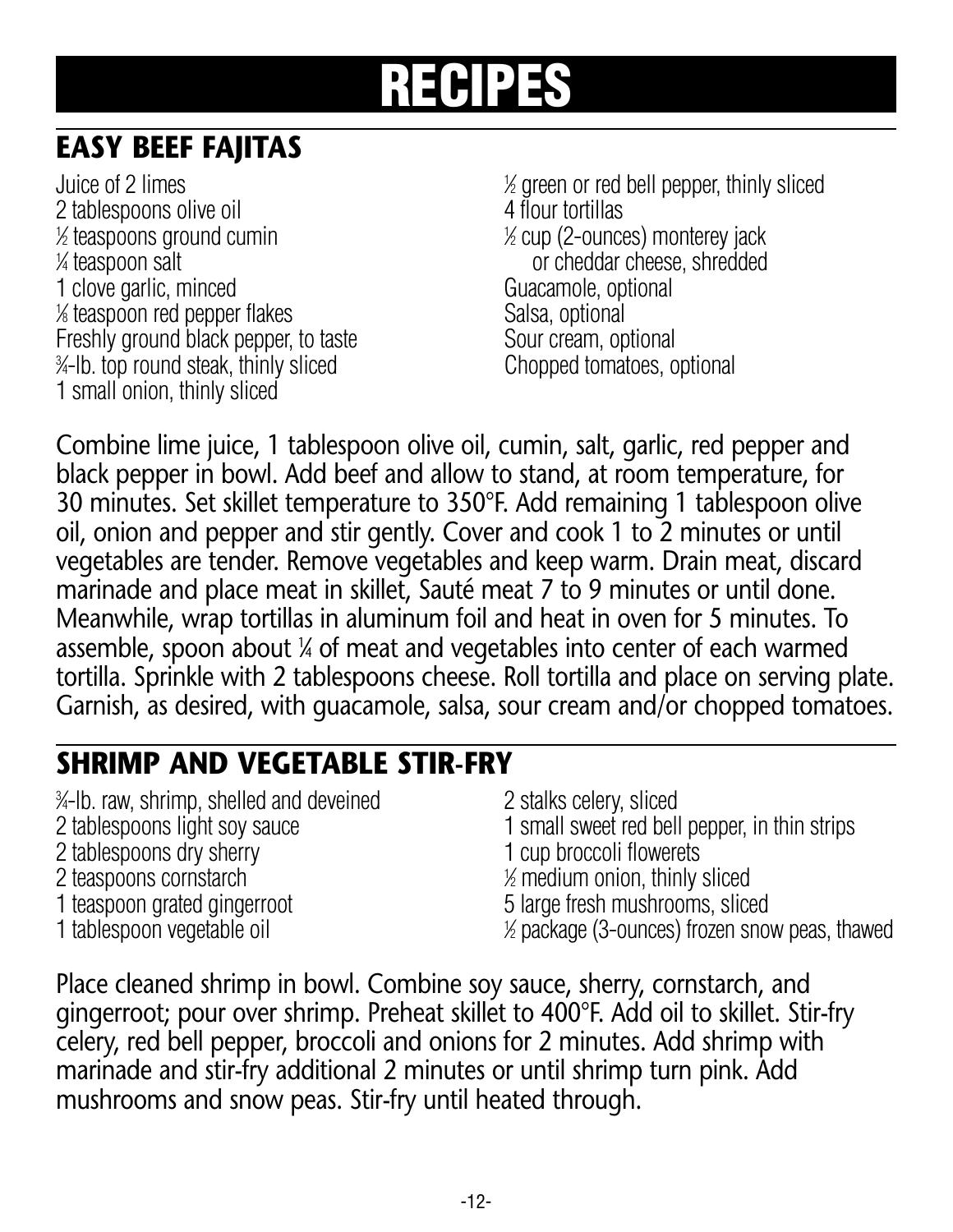#### **PORK CHOPS WITH SPANISH RICE**

2 to 4 center cut pork chops, about ½-inch thick  $\frac{1}{2}$  $\frac{1}{2}$  cup chopped onion  $\frac{1}{2}$  $\frac{1}{4}$  cup chopped green bell pepper  $1$  can (14)

⁄3 cup raw long grain rice ⁄2 teaspoon chili powder ⁄2-ounces) whole tomatoes

Set skillet temperature to 350°F. Add chops and cook on first side 5 minutes. Turn chops; add onion and green bell pepper. Cook, stirring vegetables occasionally, 2 minutes. Reduce temperature to "WARM". Add rice, chili powder and tomatoes and stir to blend into vegetables. Cover and cook 25 to 30 minutes, stirring occasionally.

#### **CHICKEN CACCIATORE**

| 2 tablespoons vegetable oil                                                                        | % cup chopped green bell pepper       |
|----------------------------------------------------------------------------------------------------|---------------------------------------|
| 3 to 4 pieces chicken (thighs, legs, of halved breasts) 1 can (4-ounces) sliced mushrooms, drained |                                       |
| % cup chopped onion                                                                                | 1 bay leaf                            |
| 1 clove garlic, minced                                                                             | 1 teaspoon Italian seasoning          |
| 1 can (14½-ounces) peeled, diced tomatoes                                                          | Salt and ground black pepper to taste |
|                                                                                                    | Hot cooked spaghetti or other pasta   |

Set skillet temperature to 350° F. Add oil. Arrange chicken pieces, skin side-down in skillet. Cook chicken until well browned on first side, about 5 minutes. Turn chicken. Add onion and garlic around chicken. Cook 3 minutes, or until onion is cooked, but not brown. Reduce temperature to "WARM". Add remaining ingredients, except spaghetti. Cover and cook 30 to 40 minutes, or until chicken is cooked. Stir sauce and spoon over chicken occasionally. Serve chicken and sauce over spaghetti or other pasta.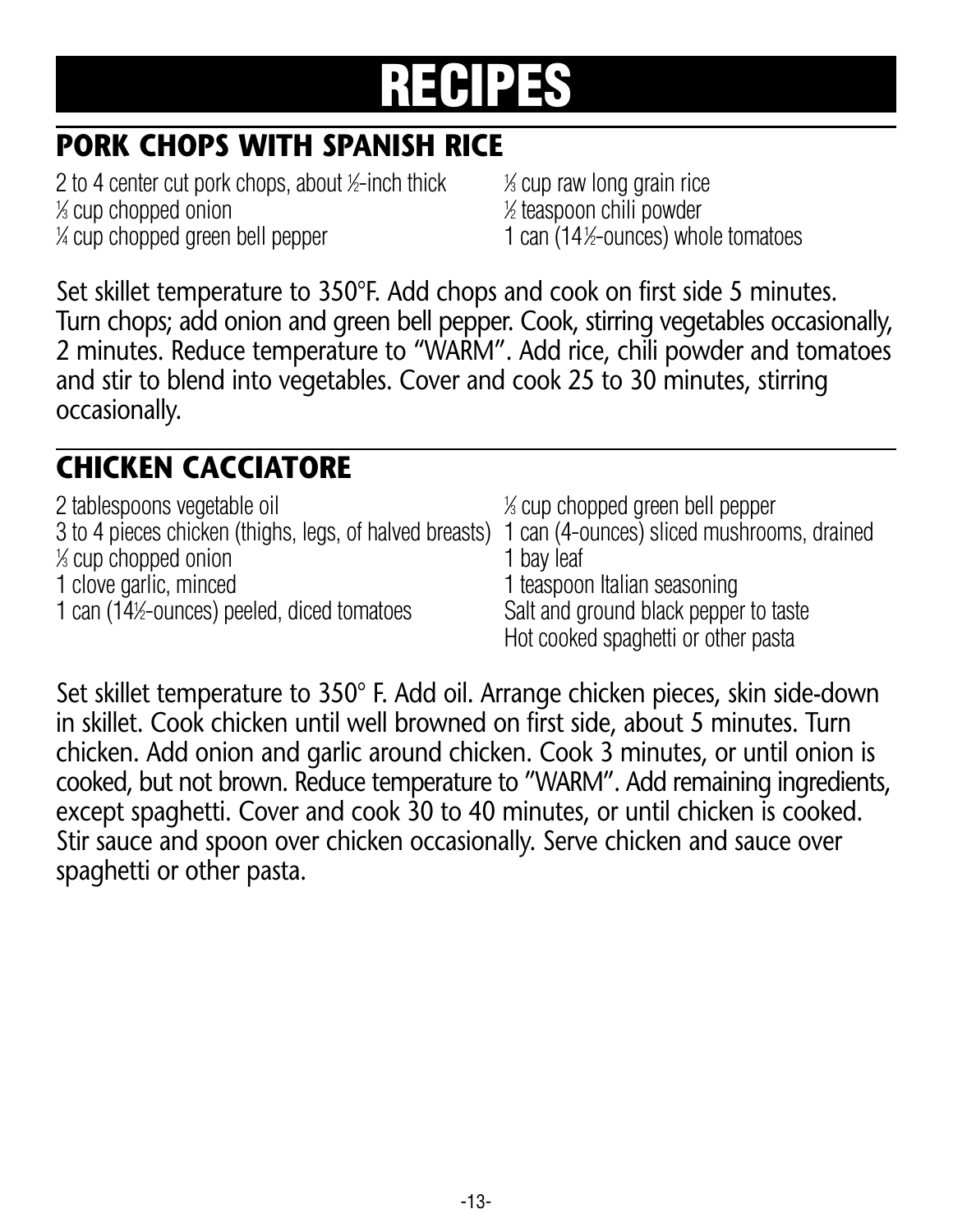#### **FISH FILLETS WITH LEMON DILL SAUCE**

<sup>1</sup>/<sub>4</sub>-lb. fresh mushrooms, sliced 1 tablespoon lemon juice 2 green onions, sliced 2 tablespoons butter or margarine 1<sup>1</sup>/<sub>2</sub> teaspoons all-purpose flour and the Dash ground black pepper  $1/4$  cup milk 2 tablespoons water (about 8-ounces each) 1 tablespoon white wine

1/<sub>3</sub> teaspoon dill weed /4 teaspoon salt 1 to 2 orange roughy or other firm fish fillets. 1/4 cup cream, optional

Set skillet temperature to 300° F. Add mushrooms, onions and butter. Sauté, stirring frequently, 2 minutes. Add flour; cook, stirring constantly, 1 minutes. Combine milk and water.

Reduce temperature to "WARM". Add milk mixture to skillet and cook, stirring constantly, 1 minute. Blend in wine, lemon juice and seasonings. Arrange fish fillets in sauce, spooning sauce over fish. Cover and cook 8 to 10 minutes or until fish flakes easily with a fork. Lift fish from sauce with a wide spatula.

If not using cream, spoon sauce over fish and serve. If desired, remove fish from serving platter and keep warm. Blend cream into sauce in skillet. Heat uncovered 1 to 2 minutes. Spoon sauce over fish.

#### **STIR-FRY BEEF AND BROCCOLI**

 $\frac{1}{2}$  to  $\frac{3}{4}$ -lb. top round or sirloin  $\frac{1}{2}$ 1 clove garlic, minced salt to taste 2 tablespoons soy sauce, divided  $\frac{1}{2}$  cup beef broth 1 1<sup>/2</sup> teaspoons cornstarch https://www.mateurite.cooked.rice

⁄4 teaspoon sugar Dash ground ginger 2 tablespoons sesame or peanut oil ⁄4 cup broccoli flowerets 2 tablespoons dry sherry, divided 1 to 2 medium carrots, bias sliced ⁄2 onion, sliced in thin wedges

Slice beef into very thin slices and place in glass bowl. (Partially freeze beef for 30 to 60 minutes to make beef easier to slice.) Add garlic, ginger, 1 tablespoon soy sauce and 1 tablespoon sherry. Toss to coat. Allow beef to stand, at room temperature for 30 minutes.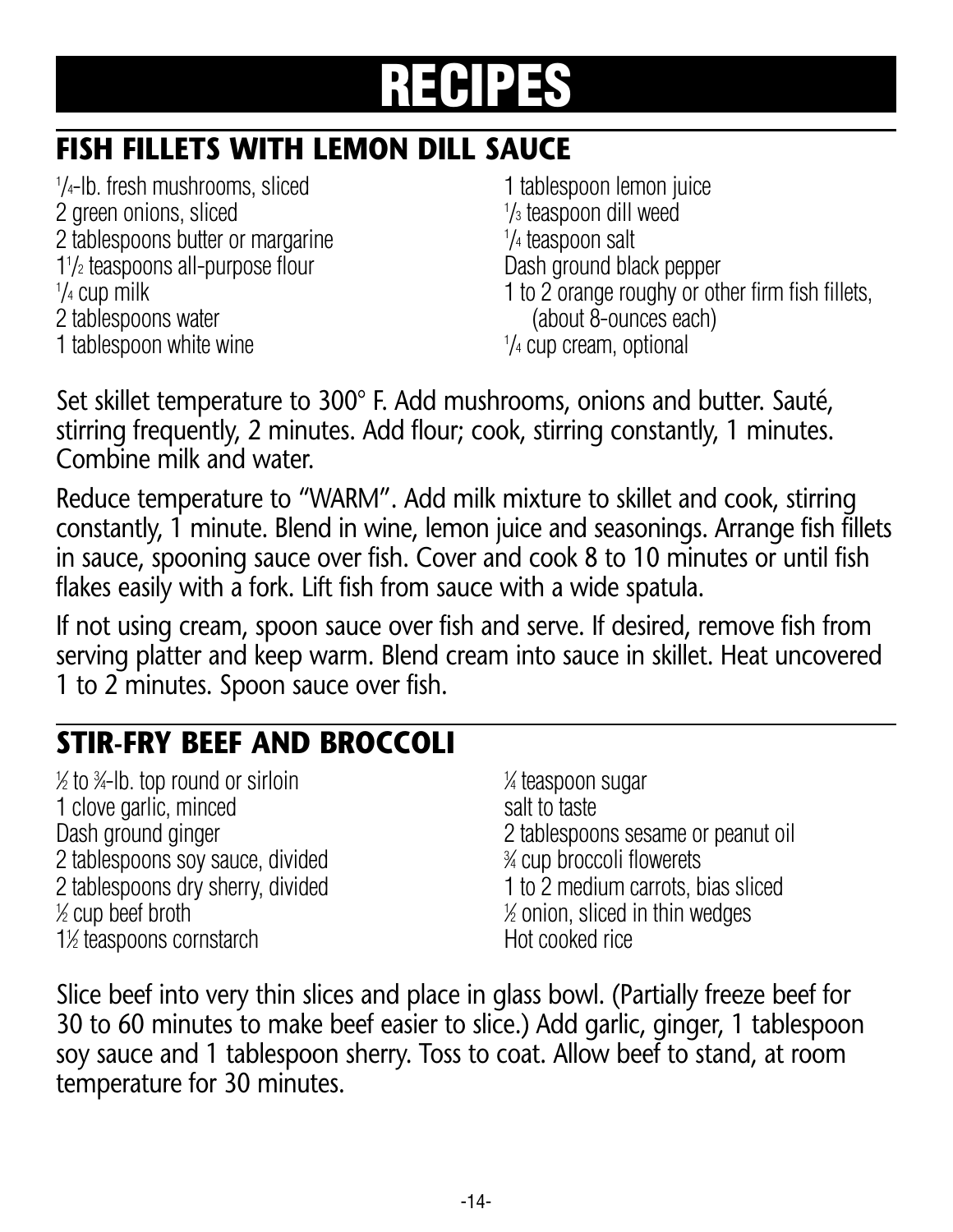### **STIR-FRY BEEF AND BROCCOLI (CONT.)**

Combine remaining soy sauce and sherry with broth, cornstarch, sugar and salt; set aside. Set skillet temperature to 350° F. Add oil and heat 1 minutes. Drain meat, discarding marinade and add meat to skillet. Stir fry 7 to 9 minutes or until beef is done. Remove meat and keep warm. Add vegetables. Cover and cook 3 minutes or until vegetables are crisp tender. Stir mid-way through cooking. Reduce temperature to 250° F. Blend meat into vegetables. Stir broth mixture then pour over meat and vegetables. Heat, stirring, until broth is hot and thickened. Serve over rice.

#### **STEAK AU POIVRE**

- 2 teaspoons black peppercorns or mixture 1 tablespoon butter or margarine of black, green and pink peppercorns 1 green onion, sliced 1 ⁄2 to <sup>3</sup> ⁄4-lb. boneless steak, (1 strip or sirloin steak) 3 tablespoons bourbon or beef broth
	-
	-
	- 3 tablespoons bourbon or beef broth<br>3 tablespoons water
	-

Place peppercorns in plastic bag. Crack peppercorns with rolling pin or mallet. Press cracked peppercorns evenly over both sides of steak. Set aside. Set skillet temperature to 300° F. Add steak and cook, 7 minutes per side for medium-rare, or until desired doneness. Remove steak from skillet and keep warm.

Add butter and green onion. Saute, stirring for 1 minute. Combine bourbon/beef broth and water; pour over green onions. Allow to cook, stirring constantly, about 2 minutes or until sauce has thickened slightly. Cut steak into serving portions. Return steak to skillet and spoon sauce over meat. Heat 1 minute. Serve steaks with sauce spooned over meat.